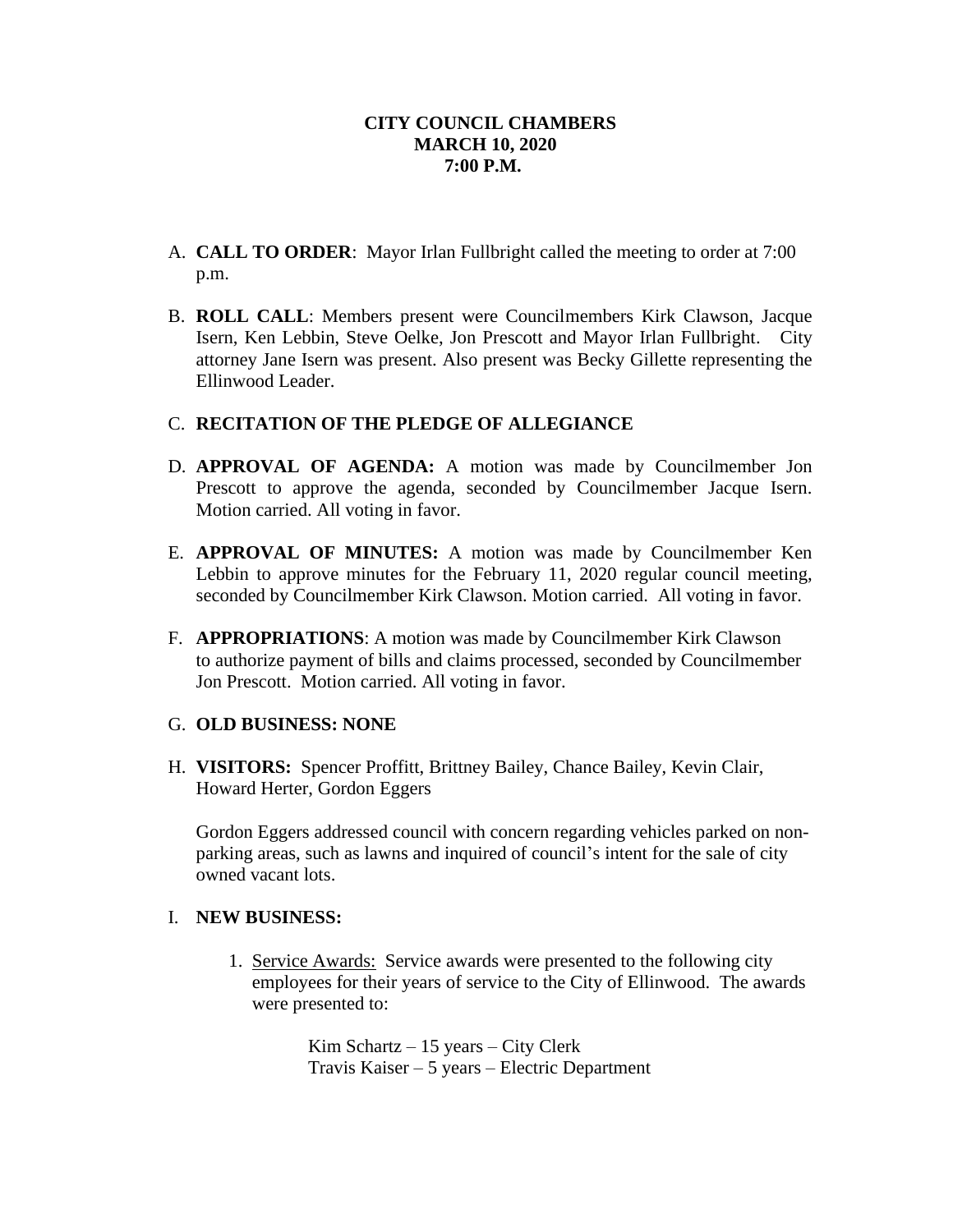- 2. Request for use of Bandshell: Presented to council was a request from the Ellinwood High School Band Director for the use of the bandshell in late April for a jazz band concert. The concert date will be Sunday, April 26<sup>th</sup> @ 7:00 p.m., however the request would include use of the facilities for rehearsal time beginning April 23<sup>rd</sup>. A motion was made by Councilmember Steve Oelke to approve the request for the use of the band shell for a jazz band concert on April  $26<sup>th</sup>$ , including rehearsal time beginning April 23<sup>rd</sup>, seconded by Councilmember Jon Prescott. Motion carried. All voting in favor.
- 3. Citizen Request to Address a Dilapidated Structure: Howard Herter addressed council regarding a dilapidated and unsafe structure located behind the Wolf Manor at 110 West 4<sup>th</sup>. Mr. Herter expressed concern that the structure is a health and safety concern. He explained that he had spoken with Mr. Steve Peter who had been contacted by the owner of the property to perform demolition services. Mr. Herter also informed city council that guests of the Wolf Manor are parking in the yard of the property.

Mr. Chris McCord, owner of the property was not at the meeting, but sent a text message to staff that he had contracted with Mr. Peter to demolish the north half of the structure, but that he would like to make improvements to the south half of the structure. Mr. McCord informed council that Mr. Peter was finishing a job but could begin demolition within two weeks.

After much discussion, legal counsel suggested verifying the structural integrity to determine if it was practical to replace a roof or make improvements to the south half of the structure. Staff will set up a meeting with Mr. McCord to discuss the situation.

4. Review of Property at 518 E. 4th: At the November, 2019 council meeting Chris McCord made city council aware that he had purchased the house at 518 E.  $4<sup>th</sup>$  at the recent sheriff sale. This house had previously been declared dilapidated and unsafe by council, therefore Mr McCord requested council give him time to get this property cleaned up and repaired. Council agreed to give him 120 days to work on the property with a review scheduled after the 120 days.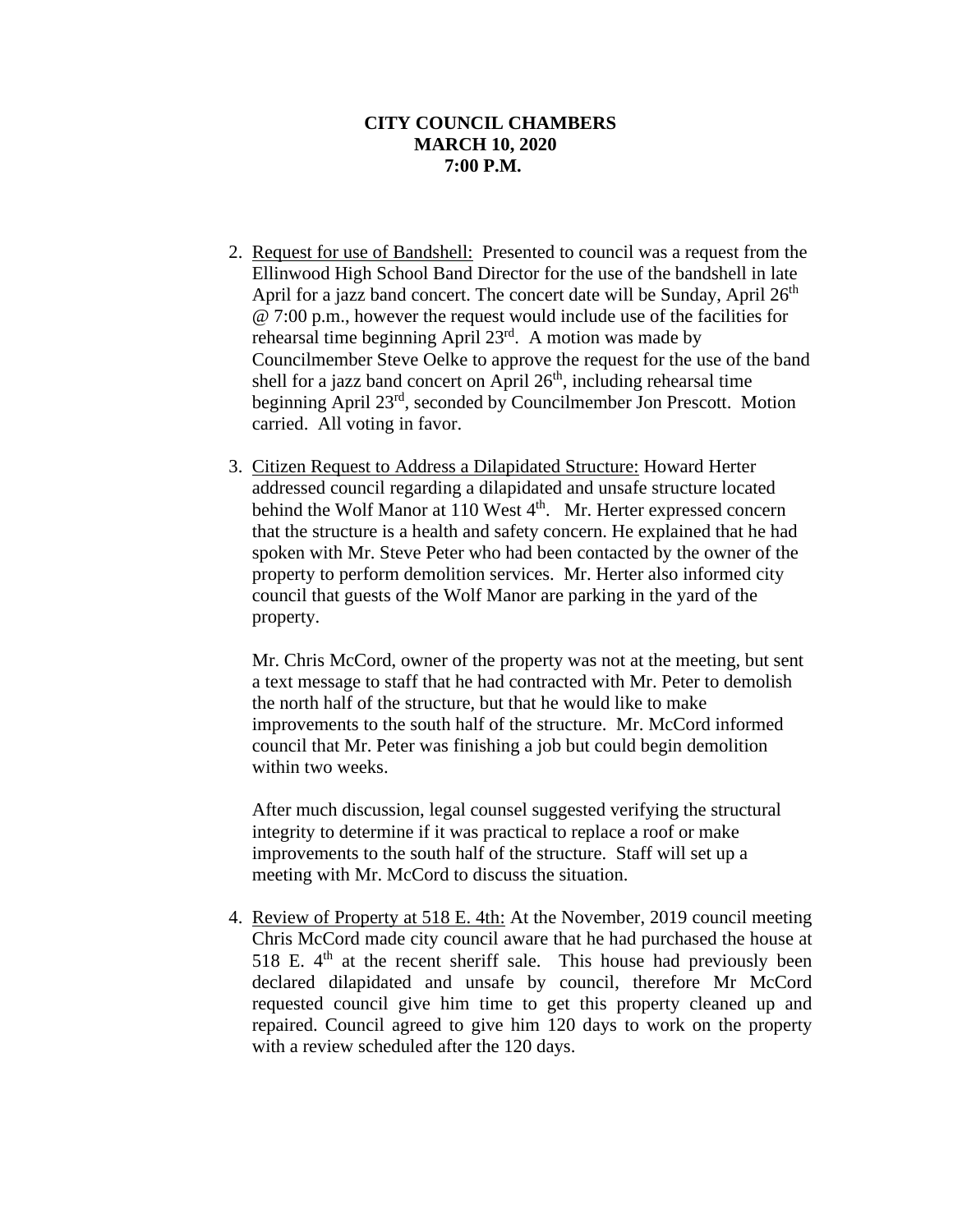The property is now up for review. Mr. McCord was not present at the meeting but sent staff a text message that the roof would be replaced next month. After some discussion, Councilmember Ken Lebbin made a motion to allow Mr. McCord until April  $1<sup>st</sup>$  to have the roof, guttering, soffit and facia replaced to bring up to standards with the rest of the project to be reviewed at the April meeting. Motion seconded by Councilmember Jon Prescott. Motion carried. All voting in favor.

5. City Owned Empty Lots: Staff explained the city owns several empty lots located around town. The majority of the lots were acquired after demolition of dilapidated structures which stood on these lots and the City gained ownership by either the owner handing over the deed or by purchase at the sheriff sale. Staff would like council to consider making these lots available for sale to the public.

Staff explained the city has 5 empty lots. The three smaller lots could be used for a storage shed, etc. and the two big lots could be used for a residential home. Staff would like to place a sign in the lots and publish in the paper that the lots that are for sale. Staff requested council input as to the selling price of the lots. After some discussion the consensus of the council was to offer the lots at \$.50 per square foot for all properties. Staff also requested council to consider a rebate of the purchase price if construction of a structure would begin and end within a specified time frame. Staff will review the details of the rebate program offered previously on the sale of the lots on the north side of town and provide this information to council at the April meeting for possible action. Issue was tabled until April meeting awaiting further information.

6. General Liability, Property, and Casualty Insurance Renewal: The City's general liability, property and casualty and worker's compensation insurance is up for renewal. This year's premium is \$126,651 compared to \$122,837 for last year which is an increase of 3.10%.

A motion was made by Councilmember Steve Oelke to approve the general liability, property and casualty, and worker's compensation insurance renewal as presented, seconded by Councilmember Jon Prescott. Motion carried. All voting in favor.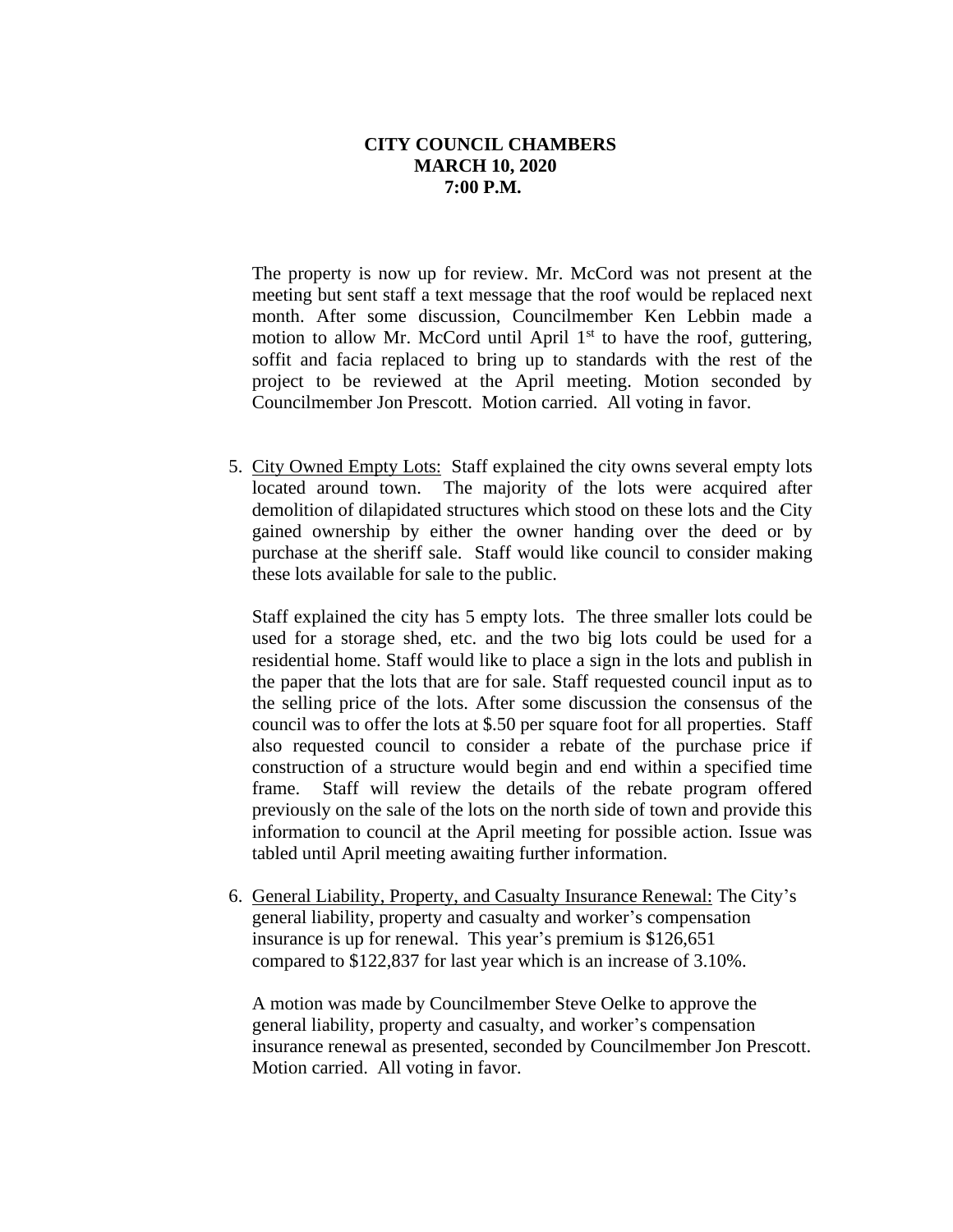7. Sewer Cleaning Contract: Presented to council was a Sanitary Sewer Collection System Maintenance Program proposal/agreement from Mayer Specialty Services, LLC. The agreement includes two options, a threeyear program and a four-year program as follows:

| 3-year program: |             |
|-----------------|-------------|
| 2020            | \$17.905.50 |
| 2021            | \$18,165.00 |
| 2022            | \$18,424.50 |
| Total           | \$54,495.00 |
|                 |             |
| 4-year program: |             |
| 2020            | \$13,624.10 |
| 2021            | \$13,818.73 |
| 2022            | \$14,013.36 |
| 2023            | \$14,207.99 |
| Total           | \$55,664.18 |

A motion was made by Councilmember Kirk Clawson to approve the 4 year agreement with Mayor Specialty Services, LLC as presented above, seconded by Councilmember Steve Oelke. Motion carried. All voting in favor.

 8. Storm Sewer Pipe Bids: Presented to council were 2 quotes for the pipe that will need to be purchased for the storm sewer project in the Pohlman addition. This pipe was part of the \$80,000 estimated cost of the project which was approved at the February 11, 2020 council meeting. The quotes were as follows:

| Municipal Supply Inc. of Nebraska | \$29,831.67 |
|-----------------------------------|-------------|
| Core and Main                     | \$34,328.60 |

A motion was made by Councilmember Ken Lebbin to approve the quote from Municipal Supply Inc. of Nebraska in the amount of \$29,831.67, seconded by Councilmember Kirk Clawson. Motion carried. All voting in favor.

 9. Grass Seed Purchase: Staff explained that as a part of the approved flood control project, grass is to be planted, in the areas where dirt was removed during the cleaning of the waterway, to control erosion. Due to the weather and moisture conditions being optimal this past week, approval was obtained from Mayor Irlan Fullbright to purchase grass seed to allow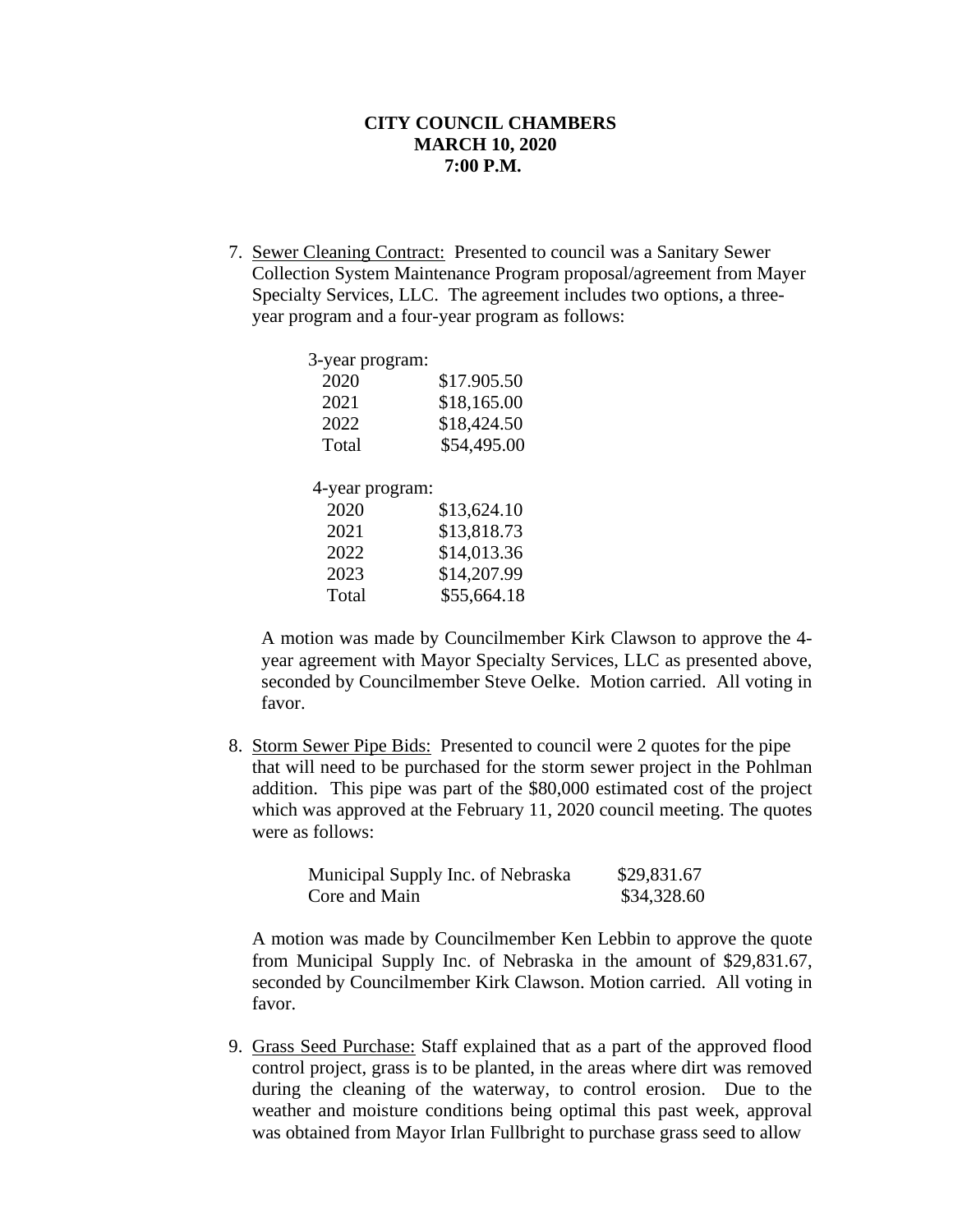this project to be completed while conditions were favorable. Presented to council was the bill from Barton County Conservation District for the grass seed in the amount of \$6,471.47.

A motion was made by Councilmember Ken Lebbin to ratify staff's decision to purchase the grass seed in the amount of \$6,471.47 because of optimal weather conditions, seconded by Councilmember Steve Oelke. Motion carried. All voting in favor.

 10. Ordinance Designating Main Trafficways: Presented to council was Ordinance 2020-1 which would amend Ordinance 2017-6 to allow the designation of several other streets as main trafficways making them eligible for improvements.

A motion was made by Councilmember Kirk Clawson to adopt Ordinance 2020-1, which amends Ordinance 2017-6, seconded by Councilmember Jon Prescott. Motion carried. All voting in favor.

11. Amending Bond Ordinance: Presented to council was Ordinance 2020-2 which would amend Ordinance 2017-10 to add the improvement and repaving of the additional streets to the authorized Main Trafficway Project.

A motion was made by Councilmember Ken Lebbin to adopt Ordinance 2020-2, which amends Ordinance 2017-10, seconded by Councilmember Jacque Isern. Motion carried. All voting in favor.

12. Street Improvement Engineering Contract: Presented to council was a contract from EBH & Associates for engineering services for 2020 street improvements in the total amount of \$58,000, including \$30,000 for the design phase and \$28,000 for the construction engineering phase. Staff explained there are remaining funds available from the bond proceeds because prior street and flood control projects were completed at lower than expected costs, leaving additional funds to pursue more street improvements.

A motion was made by Councilmember Jacque Isern to approve the engineering contract from EBH & Associates for 2020 street improvements for a total cost of \$58,000, seconded by Councilmember Steve Oelke. Motion carried. All voting in favor.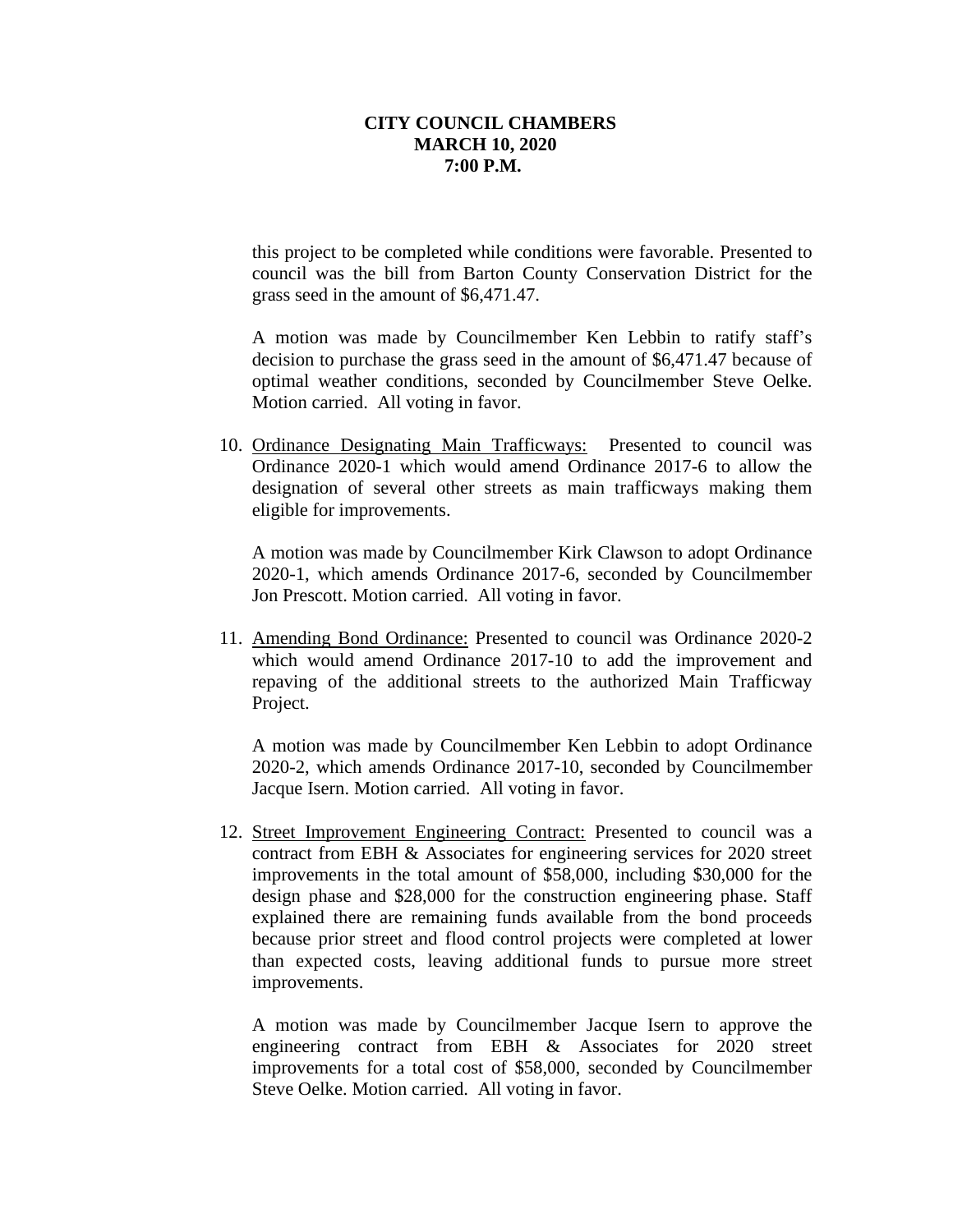- 13. Sale of Used Vehicles: Staff reported with the purchase of the 2020 Ford F-250 pickup for the water department, the 1999 Ford pickup will no longer be utilized in that department and could be sold. Staff also explained the inoperable 2012 Dodge Charger that was involved in an accident earlier in the year could also be sold. After some discussion a motion was made by Councilmember Steve Oelke to allow the sale of these vehicles by sealed bid after advertising for the sale. Motion seconded by Councilmember Kirk Clawson. Motion carried. All voting in favor.
- 13. Executive Session for Discussion of Property Acquisition Related to Flood Control: An executive session is requested for discussion of the acquisition of real property relating to the flood control project. A motion was made by Councilmember Ken Lebbin to recess into executive session pursuant to KSA 75-4319(b)(6) for the purpose of discussion of the acquisition of real property related to the flood control project. Executive session will be for ten (10) minutes beginning at 8:50 p.m. until 9:00 p.m. and council will reconvene in council chambers at that time. Persons to remain in executive session are the governing body, city administrator and city attorney, seconded by Councilmember Kirk Clawson. Motion carried. All voting in favor. The governing body recessed into executive session at 8:50 p.m.

Meeting reconvened at 9:00 p.m. No action taken.

- J. **REPORTS**: (These reports were given prior to executive session)
	- 1. Municipal Court Report: Presented to Council was the Municipal Court Report for February 2020.
	- 2. Utilities Production Report: Presented to Council was the Utilities Production Report.
	- 3. Staff Reports:
		- a) Staff reported city crews have been doing maintenance in the city park restrooms including extending stalls in the women's restroom.
		- b) Staff reported new playground equipment has been installed.
		- c) Staff reported Seth Schartz has been hired to work in the power plant